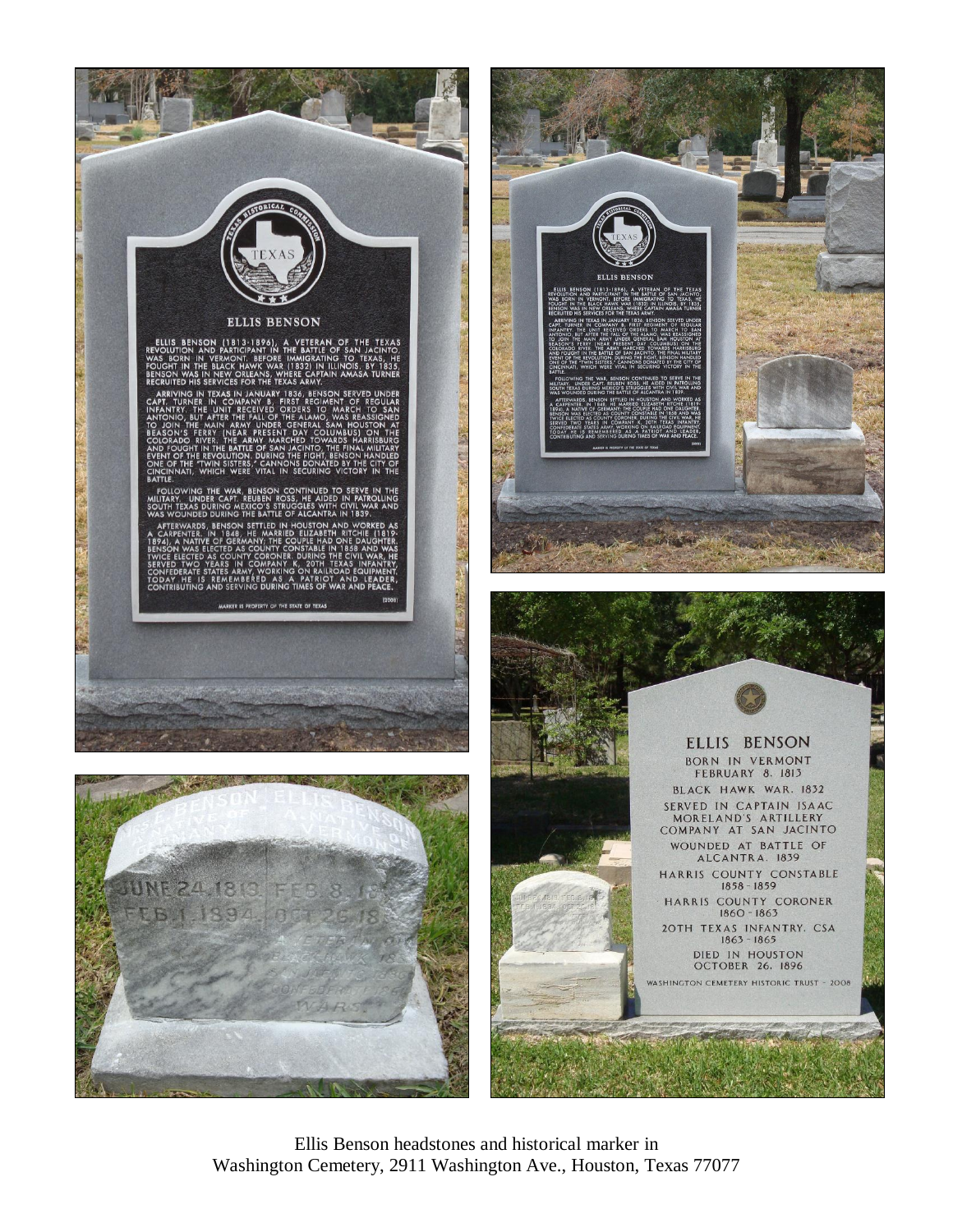# **Ellis Benson, Texas Revolutionary War Veteran (1813 – 1896)**

Written by Lloyd Shenberger and presented to the Harris County Historical Commission

## **CONTEXT**

Anglo settlement of the remote region of Mexico that would one day become Texas began in 1821 when Moses Austin was granted permission to establish a colony and bring settlers from the United States. His son Stephen F. Austin successfully carried out his father's plan, other settlers quickly followed, and Texas began looking more like a colony of the United States than a part of Mexico.

When Santa Anna became President of Mexico, he was determined to reestablish military control over Texas. Most Texian settlers opposed Santa Anna's plan and wanted more control as a separate state in Mexico. When the Mexican Army crossed the Rio Grande with the intention of establishing military posts that had been previously abandoned, hostilities soon erupted. Unrest between Mexico and the Texians began when Mexico outlawed immigration from the United States in 1830. The first hostility occurred in Gonzales in October of 1835. Independence was won at San Jacinto on 21 April 1836. Ellis Benson, one of the Americans who responded to calls to come to Texas, arrived in early 1836, just in time for the Revolution.

Ellis Benson's name appears on the bronze plaque inside the San Jacinto monument; however, he was overlooked during the 1936 Centennial project to honor Texian veterans with official state monuments at their gravesites. It is now time, seventy years later, to provide a remedy for that oversight.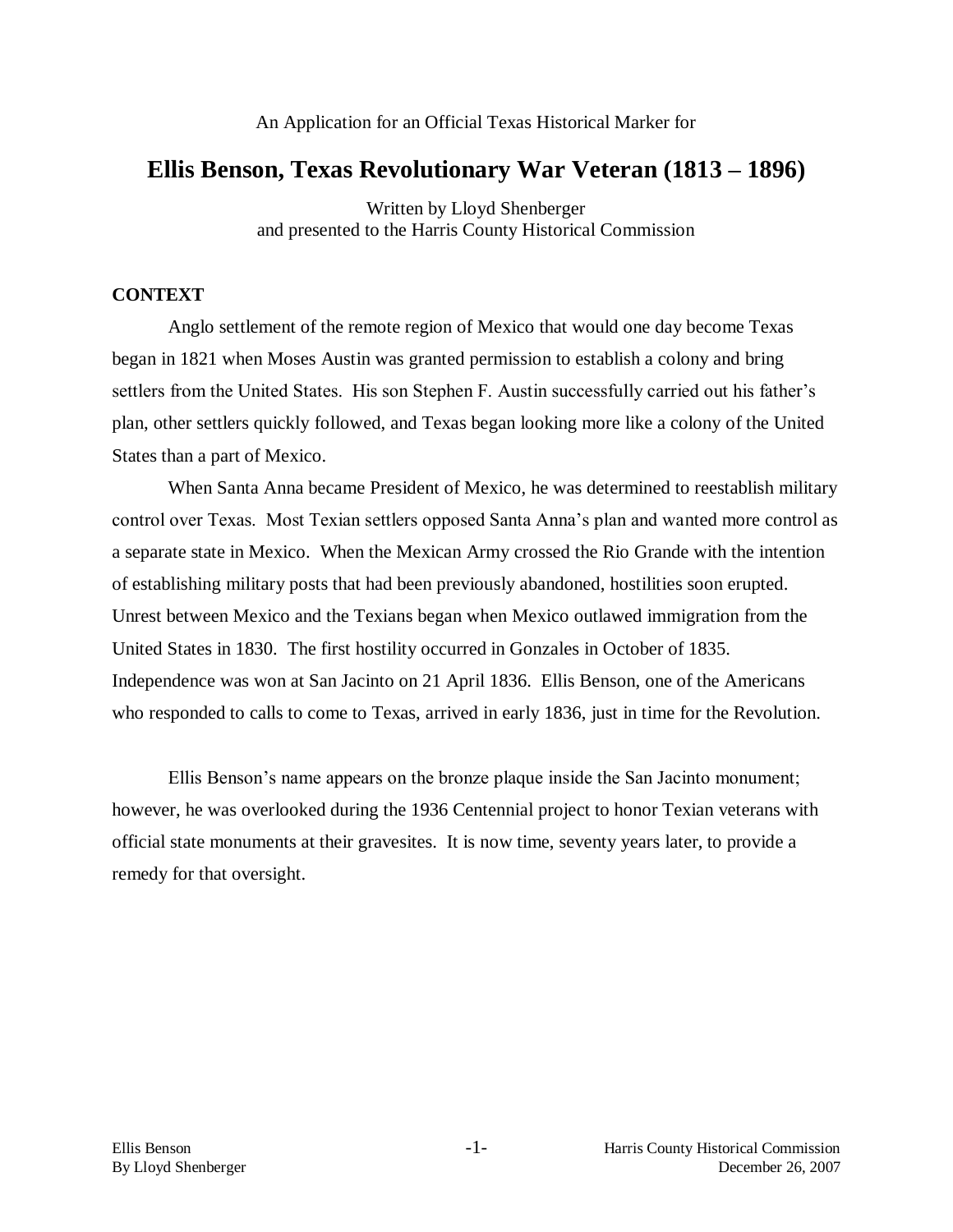#### **OVERVIEW**

Ellis Benson was born 8 February 1813 in Vermont.<sup>1</sup> Prior to immigration to Texas, Benson served in the US Army.<sup>2</sup> He fought in the Black Hawk War against the Sac and Fox Indians in Illinois between 1831 and  $1832.<sup>3</sup>$ 

In November 1835, Captain Amasa Turner was instructed by the General Council of the Provisional government to recruit as many men as possible for the Texas Army. Benson was recruited by Captain Amasa Turner in New Orleans. He arrived in Texas on 28 January 1836 aboard the schooner *Pennsylvania*, landing at Velasco, Texas. He was among 100 men recruited by Turner. At Velasco, these men were organized into two companies, one under the command of Captain Turner as regular army, and the other under the command of Captain John Hart as permanent volunteers.<sup>4</sup>

On 30 January 1836, Benson accepted a bounty of \$24.00 and joined the army for two years or the duration of the war, joining Captain John Hart's company of volunteers, later commanded by Lieutenant Richard Roman.<sup>5</sup> However, it appears that Benson only served in this company for about two weeks, as several documents in his pension files show him in Captain Turner's company of regulars from February 1836 to October 1837.<sup>6,7</sup> In an interview given to Mr. A. A. McBryde in June 1893, Ellis Benson relates the events of his service. Benson joined Captain Turner's company, and received orders to march to San Antonio. They boarded the schooner *Tamaulipas* to sail to Corpus Christi and then to march to San Antonio to join the other Texian forces. This was before the fall of the Alamo. This trip was delayed when the ship struck a sand bar and was shipwrecked. After the fall of the Alamo, the company was ordered to join the main army under General Sam Houston at Beason's Ferry on the Colorado, site of the present town of Columbus, Texas. Benson traveled with the main army on the retreat from the Colorado to San Felipe de Austin and then to Groce's plantation. While at Groce's plantation, the Texian Army received as a gift of from the city of Cincinnati, two artillery pieces, called the Twin Sisters. On April  $13<sup>th</sup>$ , the army began its march to Harrisburg where the Mexicans were assembling. They marched from Groce's plantation to Donoho's place and then to Mathew Burnet's place on Big Cypress. The march continued to the head of Little White Oak Bayou on the  $16<sup>th</sup>$  of April and on to Harrisburg on the  $18<sup>th</sup>$ . They crossed to the south side of Buffalo Bayou and to a grove on the edge of the prairie overlooking the spot that was to become the battleground.<sup>8</sup>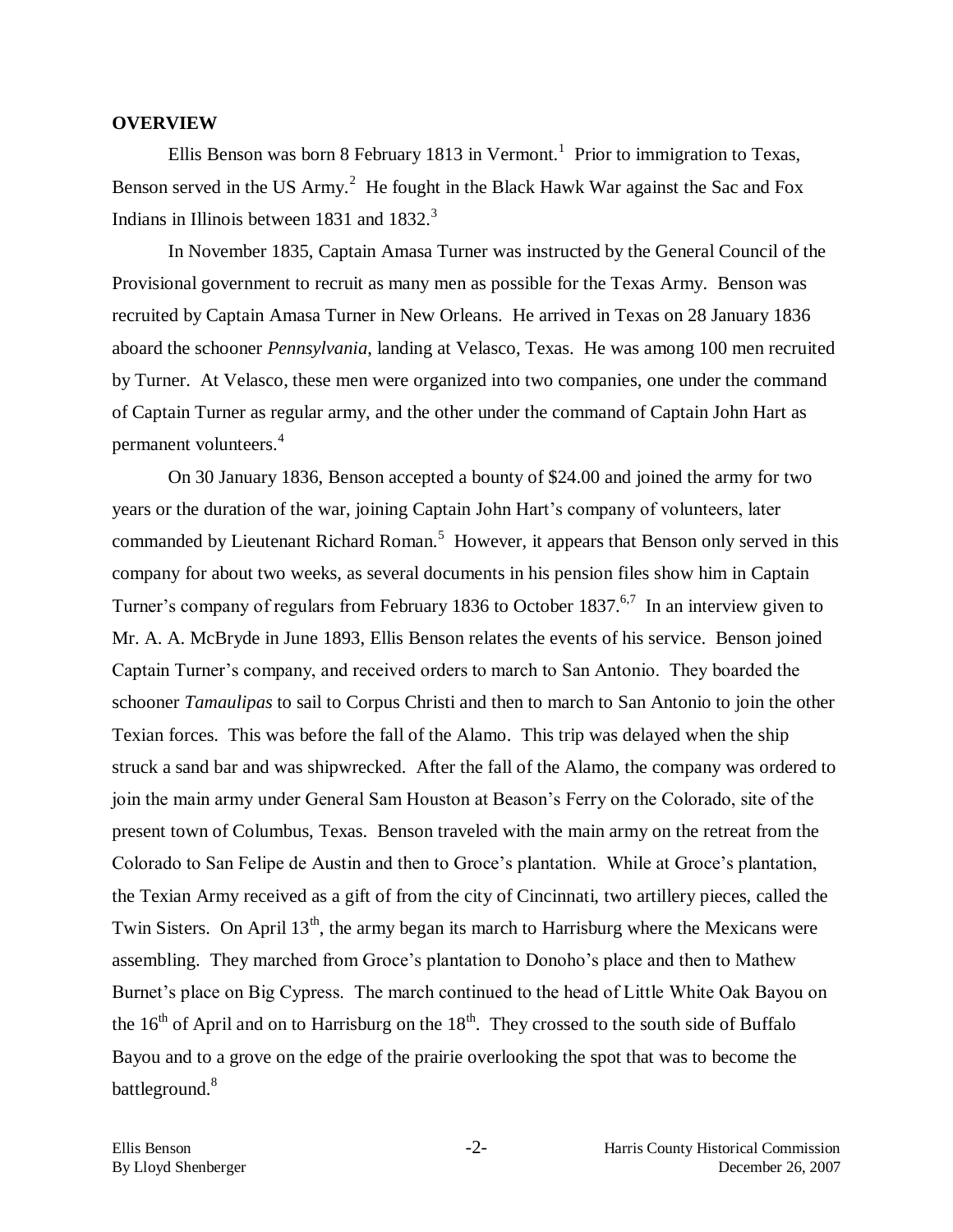Benson served in the Texian Army from 17 February 1836 to 9 October 1837, in Captain Amasa Turner's Company, Colonel Henry Millard's Regiment of Regulars.<sup>9</sup> During the Battle of San Jacinto on 21 April 1836, he served in the artillery corps under Captain Isaac N. Moreland.<sup>10</sup> Benson cast the leaden shot used in the "Twin Sisters," and handled one of them during the battle.<sup>11</sup> Benson gave an affidavit on 7 December 1870 in support of the pension application of L. L. Wheeler, in which he states that they both fought on the battleground at San Jacinto.<sup>12</sup> Being a soldier in the Texian Army was not a high paying job. For service provided from February 1836 to August 1837, Benson filed a Public Debt Claim for \$146.67 for pay. The claim was approved on 17 August  $1853$ <sup>13</sup> Following the Battle of San Jacinto, Benson's company was assigned guard duty at the garrison in Galveston where the prisoners of the battle were being held.<sup>14</sup> In December 1836, he was assigned garrison duty at Anahuac in Captain John Smith's Company A of the First Regiment, Regular Infantry.

Following the Texas Revolution, unrest continued between Mexico and the new Republic of Texas. From June to December 1839, Benson served under Captain Reuben Ross. This company was organized to patrol between San Antonio and the Rio Grande.<sup>15</sup> Mexico struggled with civil war, sometimes known as the Federalist Wars. The Texian troops, sometimes referred to as the Gonzales Company or Frontier Guards, joined forces with the Mexican Federalists along the Rio Grande. They engaged the Mexican Centralist troops in the Battle of Alcantra, near Mier, Mexico on the 3<sup>rd</sup> and 4<sup>th</sup> of October 1839.<sup>16</sup> According to an affidavit of F. F. Martin, Benson was wounded in the battle. $17$ 

Benson filed for a pension with the State of Texas on 23 September  $1870$ .<sup>18</sup> In his pension application, he claimed service in Captain A. Turner's Company, Colonel Millard's 1<sup>st</sup> Regiment (of Regulars). Samuel Paschal and A. Turner both gave affidavits that Ellis Benson was a soldier in the Army of Texas in 1836 and until late in 1837. A pension was granted on 7 October 1870 entitling Benson to \$250.00 annually for his natural life.

Benson received several land grants because he arrived in Texas before independence and for service in the Texas military. On 8 January 1838, he received one third of a league of land as a single man who arrived before 2 March 1836. Affidavits of John F. Lind claim he knew Ellis Benson when he arrived in the Country in January 1836 and Samuel Paschal says that he came on the same vessel with Benson and he had served in the Army with him previous to the Declaration of Independence.<sup>19</sup> This right was transferred to H. Trott and filed in Harris County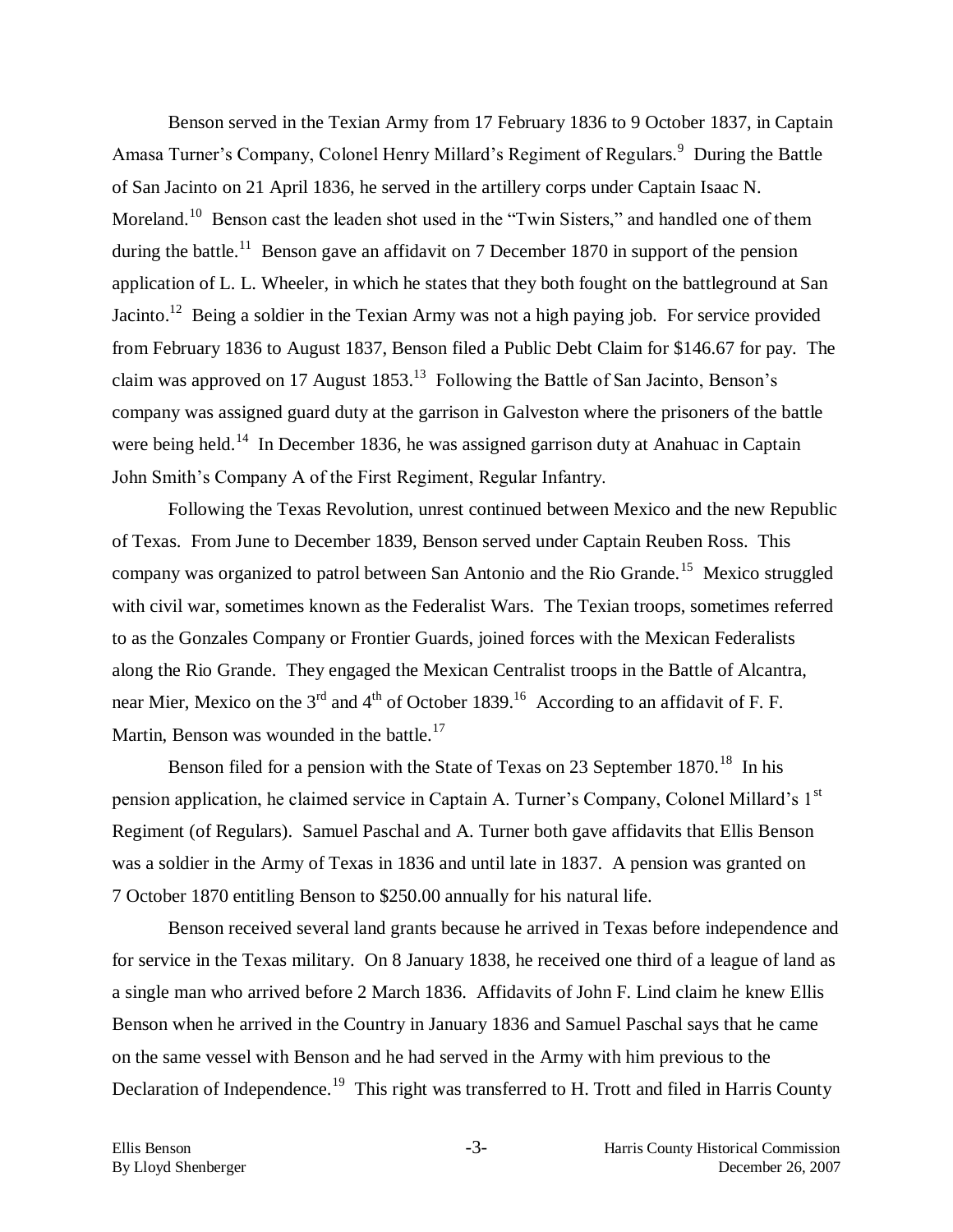on 29 April 1842.<sup>20</sup> On 28 December 1838, the Republic of Texas awarded Benson a land grant (file number 723) of 640 acres for service in the Texas Revolution, which he later sold to George H. Bringhurst for  $$150.00$  on 18 July 1839.<sup>21</sup>

After his military service, Ellis Benson returned to Harris County and settled in Houston, Texas. About 25 November 1848, he was married to Mrs. Elizabeth Ritchie at Spring Creek, Harris County, Texas by Stephen Richardson, JP.<sup>22</sup> Elizabeth was born 24 June 1819 in Hesse-Darmstadt, Germany. She married Mr. Ritchie in Germany and had one daughter, Mary, born about 1844 in Hesse-Kassel, Germany.<sup>23</sup> Ellis and Elizabeth had one daughter, Elizabeth Benson, born about 1857 in Texas, probably in Harris County.<sup>24</sup> Ellis Benson engaged in the carpentry trade following his military service.<sup>25</sup> He also held several political positions in Harris County. On 2 August 1858, he was elected constable of Harris County.<sup>26</sup> Benson was elected twice to the position of County Coroner. The first election was held 6 August  $1860^{27}$  and the second was on 4 August  $1862.<sup>28</sup>$ 

During the War Between the States, Benson served in the Army for a final time. He enlisted on 9 April 1863 at Houston as a private in Co. K, 20th Texas Infantry (Elmore's Regiment), a unit largely comprised of older men. His skills as a carpenter were soon put to good use. In June 1863, he was detailed to work on the Texas and New Orleans railroad bridge in Liberty. While there he became ill, and was sent home to recuperate. When well enough to work, he was exchanged for a more able-bodied man to work on the bridge, and Benson was transferred to the railroad repair shops in Houston, where he remained from November 1863 until the end of the war. A letter in his Compiled Service Record notes, "he is rather advanced in years & in a very feeble state of health, & should he return to his Co, would not be able to stand the Exposure of Camp life." Another letter refers to his multiple erroneous arrests for desertion by an overzealous officer who was seemingly unaware that Benson had been detailed to the railroad shops and was working as directed. The writer goes on to express his frustration with having his good mechanics unjustly arrested and harassed, making it hard to get the work done.

Benson was paroled at Houston on 22 June 1865, signing the parole as "Ellis Benson, Private, Co. K, 20th Tex. Infantry."<sup>29</sup>

Ellis and Elizabeth resided south of Liberty Road in Houston. In 1860, Ellis and Elizabeth were living in the 2nd Ward of Houston.<sup>30</sup> The value of his real estate was \$1,000.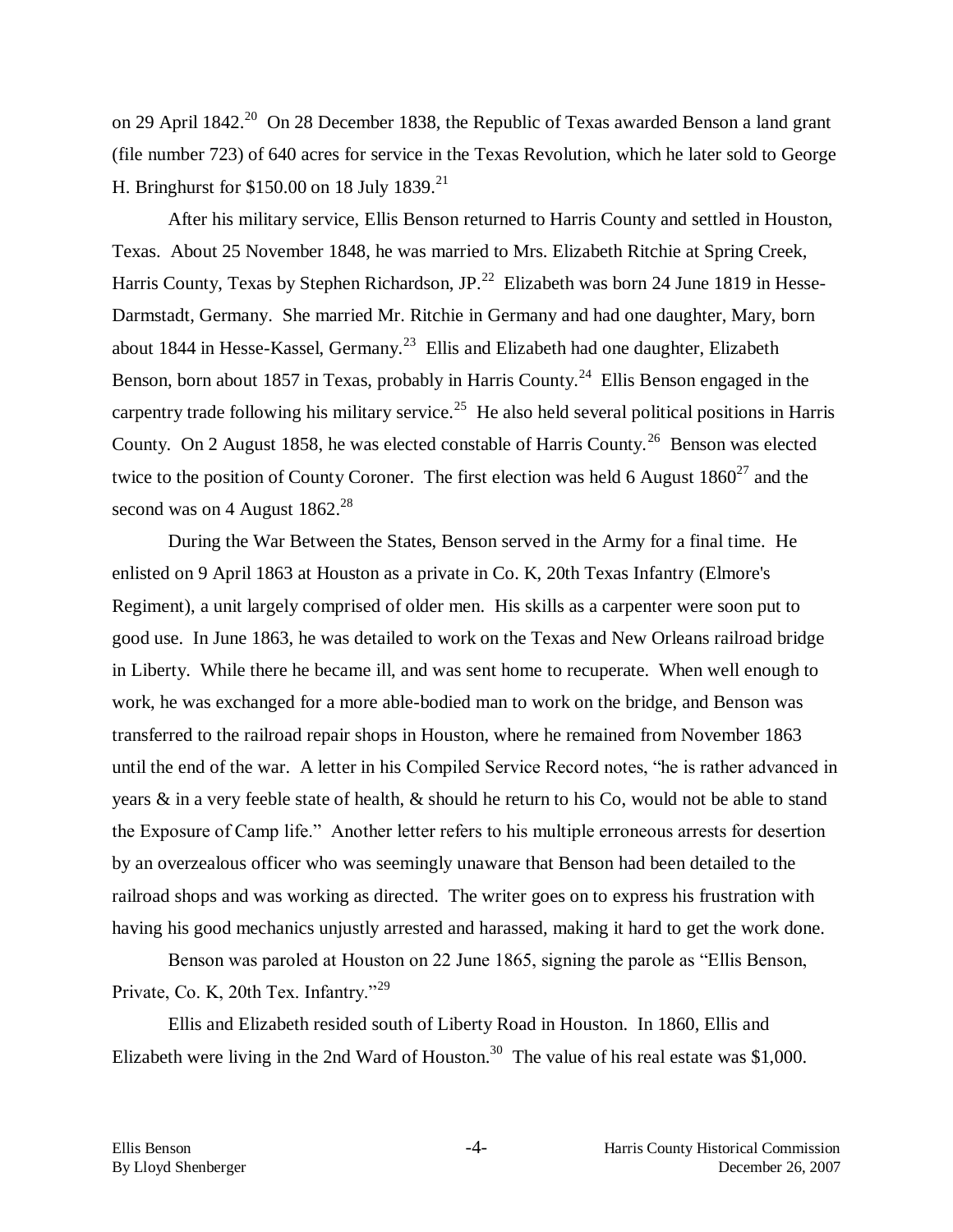They moved to 26 Bremond about 1882 which was later re-addressed as 812 Bremond where they remained for the balance of their lives.<sup>31</sup>

Financial hardship fell on Ellis Benson in his later years. He received a \$250.00 annual pension, granted on 7 October 1870. He applied for pensions as new pension laws were enacted but they appear to replace previous pensions. Benson applied for a pension under the act of 28 July 1876 on 4 September 1876, claiming that his occupation was a carpenter, but because of failing eyesight, he was no longer able to pursue his occupation.<sup>32</sup> This pension was granted. Benson is also listed on the 1880 census as being blind and not working for the last 12 months.<sup>33</sup> He received a similar pension for service to the Republic under the pension act passed 25 March 1885.<sup>34</sup> On 3 June 1887, Henry E. McCulloch published an open letter in the *Galveston Daily News* to the citizens of Texas calling attention to the financial situation of Ellis Benson, a veteran of the Battle of San Jacinto, and his wife, and requesting donations be sent to Colonel W. D. Cleveland of Houston for their benefit. This letter states that Benson was receiving a pension of \$37.50 every quarter.  $35$ 

Benson received a Texas Donation Land Grant of 640 acres from the state of Texas on 16 August 1879 for service in the Texas Revolution.<sup>36</sup> Ellis certified that he did not own any real estate over the value of five hundred dollars, that he has not sold any property within the last twelve months, and that he is indigent and unable to support himself. The act was later amended to increase the amount of eligible land and Benson received a second Donation Land Grant for an additional 640 acres on 25 July 1881 for service in the Battle of San Jacinto.<sup>37</sup>

His wife, Elizabeth, died 1 February 1894 at 812 Bremond in Houston, Texas. She was buried at Washington Cemetery, Houston, Texas, on the east half of lot B-113.<sup>38</sup> Her obituary in the *Galveston Daily News* says that Ellis Benson was the last surviving San Jacinto veteran in Harris County.<sup>39</sup>

Ellis Benson died 26 October 1896 at 812 Bremond in Houston, Texas. He was buried at Washington Cemetery on lot B-113, next to his wife Elizabeth.<sup>40</sup>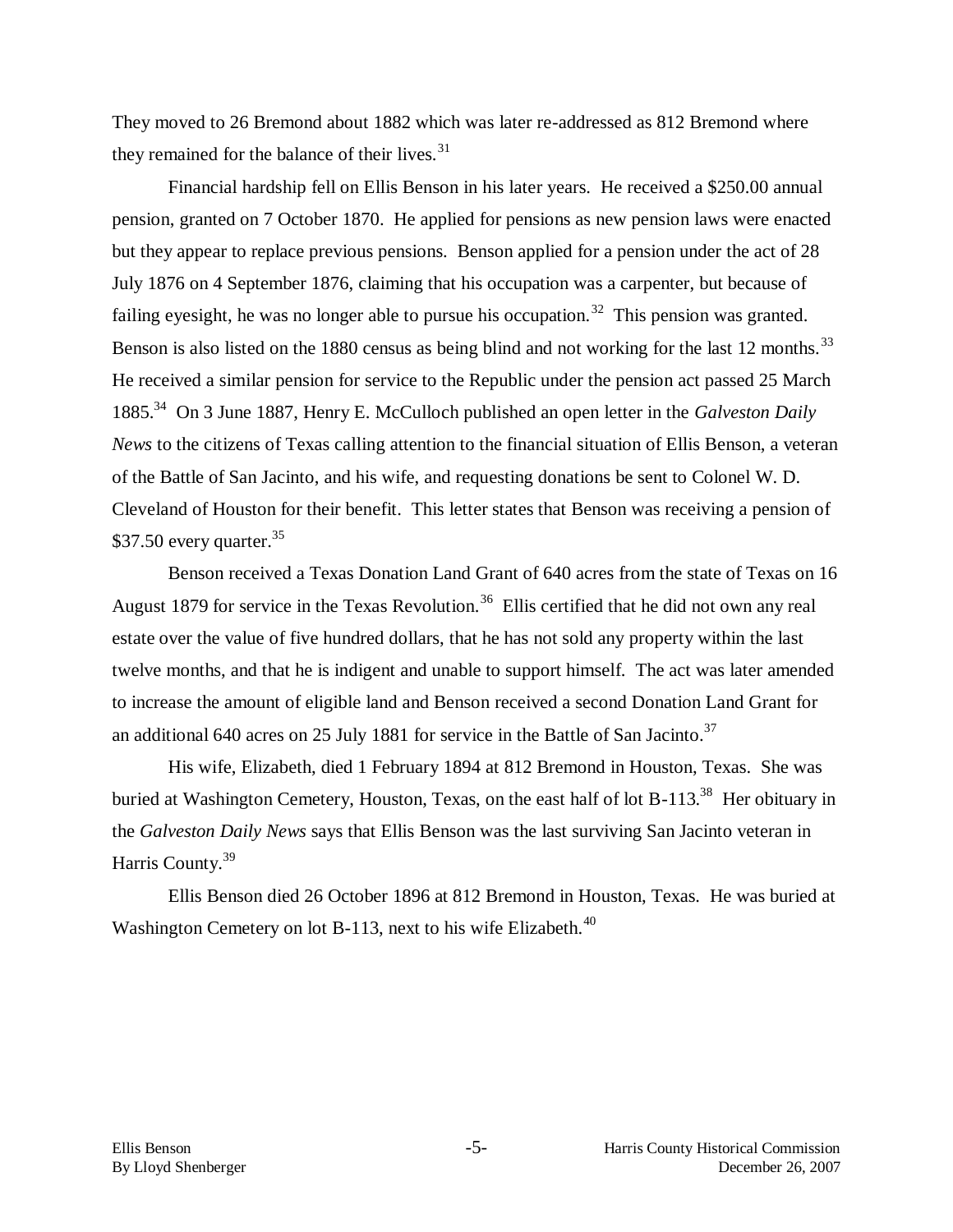#### **SIGNIFICANCE**

Ellis Benson contributed – by settlement, militarily, occupationally, and politically – to the development of three nations. He lived under four of the six flags of Texas, and was a veteran of three wars.

Born in Vermont in 1813, Ellis Benson fought in the American Indian wars in Illinois in 1831-32. He was recruited in New Orleans in 1835 by Captain Amasa Turner for service in Texas, and arrived at Velasco, Texas on 28 January 1836 aboard the schooner *Pennsylvania*. For the next 20 months, he served under Captain Turner in Company B, First Regiment of Regular Infantry, Colonel Henry Millard commanding. The unit marched toward San Antonio, but was reassigned at Beason's Ferry (present day Columbus) to General Sam Houston's forces on the eastward march. While at Groce's plantation, the Texian Army received the cannons known as the "Twin Sisters." Benson continued with the forces to Donoho's place, Burnet's place, the Little White Oak Bayou, Harrisburg, and on to the plains of San Jacinto. During the Battle of San Jacinto on 21 April 1836, Benson served in the artillery corps under Captain Isaac Moreland and handled one of the "Twin Sisters." Benson also cast some of the leaden shot used in the "Twin Sisters."

After the battle Benson served with his company on guard duty at the prisoners' garrison in Galveston. His garrison duty continued in December 1836 at Anahuac in Captain John Smith's Company A of the First Regiment, Regular Infantry. In 1839, Benson served under Captain Reuben Ross, whose company patrolled between San Antonio and the Rio Grande. Mexico struggled with civil war, sometimes known as the Federalist Wars. Benson joined other Texian troops who joined forces with the Mexican Federalists along the Rio Grande. He participated in and was wounded at the Battle of Alcantra in October 1839.

Later, Ellis Benson settled in Houston, and became a carpenter. In 1848, he married Mrs. Elizabeth Ritchie, a native of Germany, and they had one daughter, Elizabeth Benson. He was elected in 1858 as Harris County Constable and in 1860 and 1862 as Harris County Coroner.

During the War Between the States, Benson served from April 1863 until June 1865 as a private in Company K, 20th Texas Infantry, a unit largely comprised of older men. His skills as a carpenter were put to good use maintaining railroad equipment vital to the war effort.

His wife, Elizabeth, died 1 February 1894 and Benson followed on 26 October 1896. They were buried at Washington Cemetery, then known as the German Society Cemetery.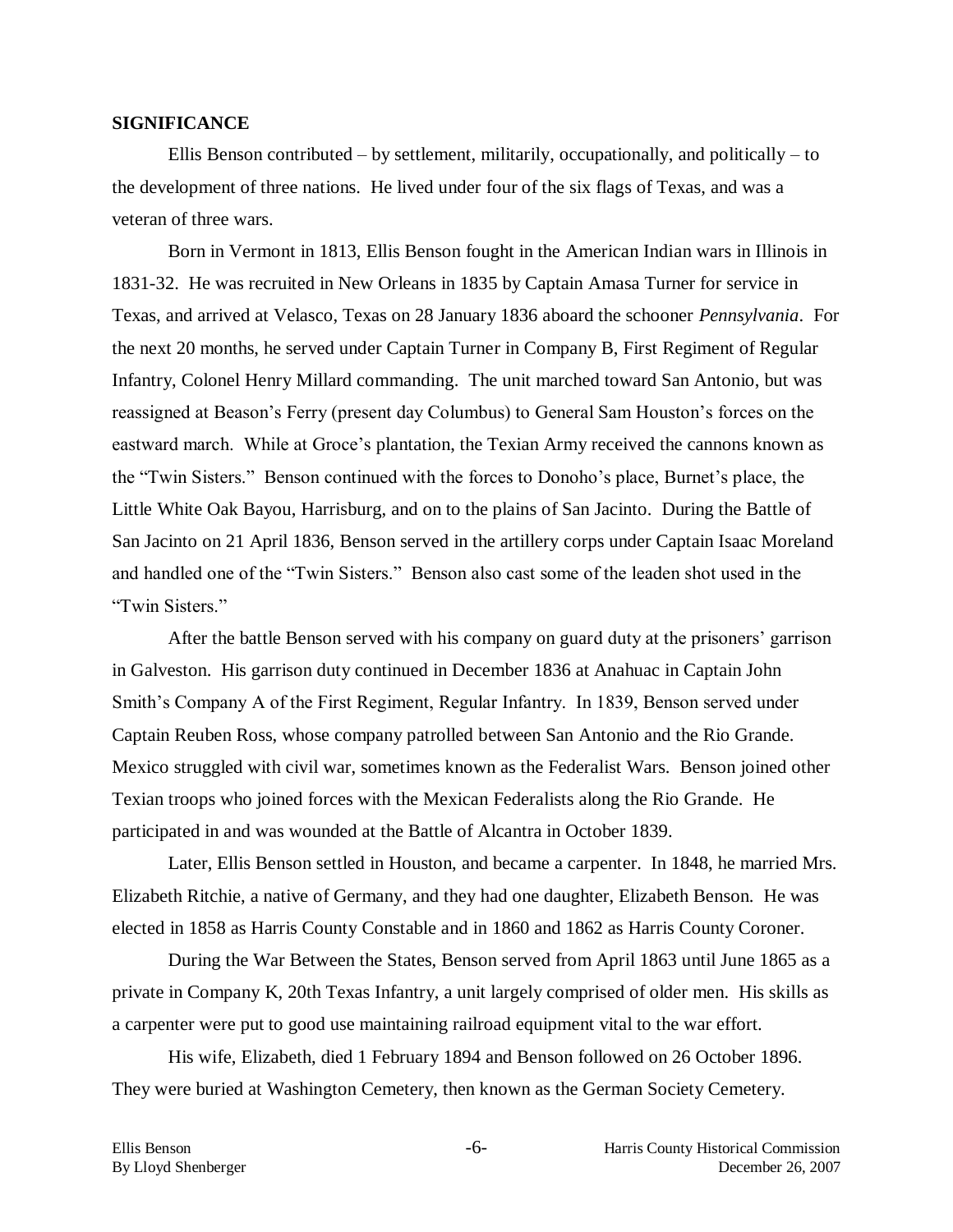### **DOCUMENTATION**

<sup>1</sup> Headstone inscription for Ellis Benson, Washington Cemetery, Houston, Texas, east half, lot B-113. The headstone is chipped and the year is no longer legible. Based on the census of 1860, the census of 1880, and his death certificate, his year of birth would be 1812. The census record of 1870 would calculate a birth date of 1809. The headstone also says he was a veteran in three wars; Black Hawk War, 183? (stone is chipped): Battle of San Jacinto, 1836; and the Civil War, 1861. A search of the database of men who fought in the Black Hawk War on the Illinois State Archives website did not locate a service record for Ellis Benson.

This headstone was recorded by Lorine Brinley in a typescript that is now at Clayton Library, titled "Washington Cemetery, 2911 Washington Avenue, Houston Texas, (Formerly called The German Association Cemetery). Recorded in 1957-1958." Presumably the marker was legible at that time. She writes, "BENSON, Ellis, B. 8 Feb. 1813, a native of Vermont, d. 26 Oct. 1896. A veteran of Black Hawk-1832, San Jacinto-1836, Confederate-1861. [BENSON,] Mrs. E. b. 14 June 1819, a native of Germany, d. 1 Feb. 1894."

Obit in the Galveston Daily News, Thursday, October 29, 1896, page 3, column 1, states: "Death of Veteran Benson. The burial of old man Ellis Benson, laid beneath the sod yesterday the last of the older set of Texas veterans in this county. He died at his home on Bremond Street, No. 810 [sic], in the Fifth ward, in the 84th year of his age, and was buried in the German cemetery on Washington Street." .

<sup>2</sup> "Interview with Ellis Benson by A. A. McBryde," 10 June 1893, Louis Wiltz Kemp Papers, 1819-1956, original in Texas State Library and Archives, recorded in the Kemp papers, Center for American History, The University of Texas, Austin, Texas

<sup>3</sup> Headstone inscription for Ellis Benson.

<sup>4</sup> "Colonel Amasa Turner," Louis Wiltz Kemp Papers, 1819-1956, original in Texas State Library and Archives, recorded in the Kemp papers, Center for American History, The University of Texas, Austin, Texas.

<sup>5</sup> Ron Tyler, ed., The New Handbook of Texas, (Austin, Texas: Texas State Historical Association and The University of Texas, 1996), page 493.

<sup>6</sup> Pension Claim Application File, Ellis Benson, Texas Comptroller's Office, Archives and Information Services Division, Texas State Library and Archives Commission, Austin, Texas, reel 202, frame 628 and reel 137, frame 179-181.

<sup>7</sup> Public Debt Claim, Capt. Amasa Turner, claim  $#863$  (crossed out; changed to  $#405$ ), total bounty of \$1565 approved Sep. 6, 1836, for Benson and 65 others, most at \$24 each. Texas Comptroller's Office, Archives and Information Services Division, Texas State Library and Archives Commission, Austin, Texas, reel 106, frames 651 – 656.

<sup>8</sup> "Interview with Ellis Benson, June 1893."

<sup>9</sup> Pension Claim Application File, Ellis Benson, Texas Comptroller's Office, Archives and Information Services Division, Texas State Library and Archives Commission, Austin, Texas, reel 202, frame 626 – 683. Twelfth Legislature of the State of Texas entitled, "an act granting pensions to the surviving veterans of the Revolution which separated Texas from Mexico."

<sup>10</sup> Donation Land Grant, Ellis Benson, Texas General Land Office, Austin, Texas, File 429.

 $11$  Ibid.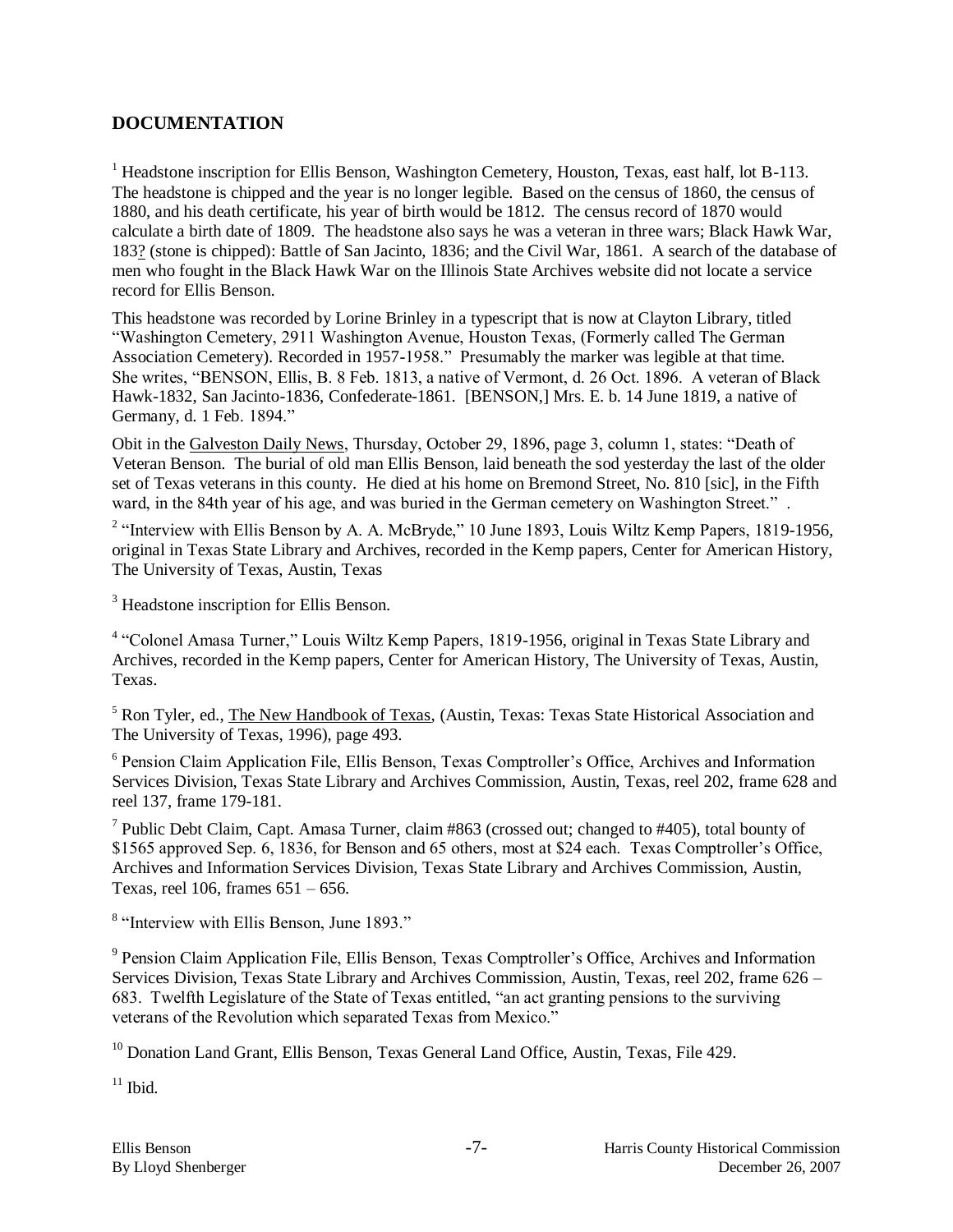<sup>12</sup> Pension of Samuel L. Wheeler, file #174, Texas State Library and Archives, Austin, Texas, reel 245, frames 171-174.

<sup>13</sup> Public Debt Claim, Ellis Benson, claim #1982, Texas Comptroller's Office, Archives and Information Services Division, Texas State Library and Archives Commission, Austin, Texas, reel 137, frames 177- 184.

<sup>14</sup> Ron Tyler, ed., The New Handbook of Texas, (Austin, Texas: Texas State Historical Association and The University of Texas, 1996), page 493.

<sup>15</sup> Edmund Felder, Public Debt Claim, claim #124 and #159, Texas Comptroller's Office. Archives and Information Services Division, Texas State Library and Archives Commission, Austin, Texas.

<sup>16</sup> *Handbook of Texas Online, [http://www.tsha.utexas.edu/handbook/online/articles/AA/qfa2.html,](http://www.tsha.utexas.edu/handbook/online/articles/AA/qfa2.html)* (accessed October 9, 2007). Taken from: Joseph Milton Nance, *After San Jacinto: The Texas Mexican Frontier, 1836-1841,* (Austin: University of Texas Press, 1963).

<sup>17</sup> Affidavit of F. F. Martin, Pension Claim Application File of Ellis Benson, reel 202, frame 634. Benson claims to have been wounded in November 1839; however, the battle was fought on 3 and 4 October 1839. The pension affidavit was made about 30 years after the fact, and it is very probable that he was confused about the exact date.

<sup>18</sup> Pension Claim Application File, Ellis Benson.

<sup>19</sup> Gifford White, compiler, *Land Certificates of Harris County, Texas, 1838 Class 1, Volume 1*, page 10.; Texas General Land Office, First Class file #153.

<sup>20</sup> "Headright Certificate of One Third League to Ellis Benson," 1 February 1838 (recorded 29 April 1842), Harris County, Texas, Deed Book H, page 42.

<sup>21</sup> "Deed from Ellis Benson to G. H. Bringhurst," 18 July 1839 (recorded 7 December 1857) Harris County, Texas, Deed Book T, page 438.

<sup>22</sup> "Marriage License of Ellis Benson and Mrs. Elizabeth Ritchie," Harris County Marriage Certificates, Harris County Texas County Clerk, Houston, Harris County, Texas, volume B, page 121. The marriage license was issued on 25 November 1848 and returned on 9 April 1849.

<sup>23</sup> 1860 Federal Population Census, Household of J. Ellis Benson, Harris County, Texas, National Archives microfilm M653, roll 1296, page 113.

 $24$  Ibid.

<sup>25</sup> Ibid., and 1870 Federal Population Census, Household of Ellis Benson, 5<sup>th</sup> Ward, Harris County, Texas, National Archives microfilm M593, roll 1589, page 634, dwelling 172, family 178.

<sup>26</sup> "Ellis Benson Bond for Election as Constable," 27 August 1858, Harris County, Texas, Deed Book U, page 374.

<sup>27</sup> "Ellis Benson Bond for Election as Coroner," 18 August 1860, Harris County, Texas, Deed Book X, page 333.

<sup>28</sup> "Ellis Benson Bond for Election as Coroner," 16 August 1862, Harris County, Texas, Deed Book Z, page 516.